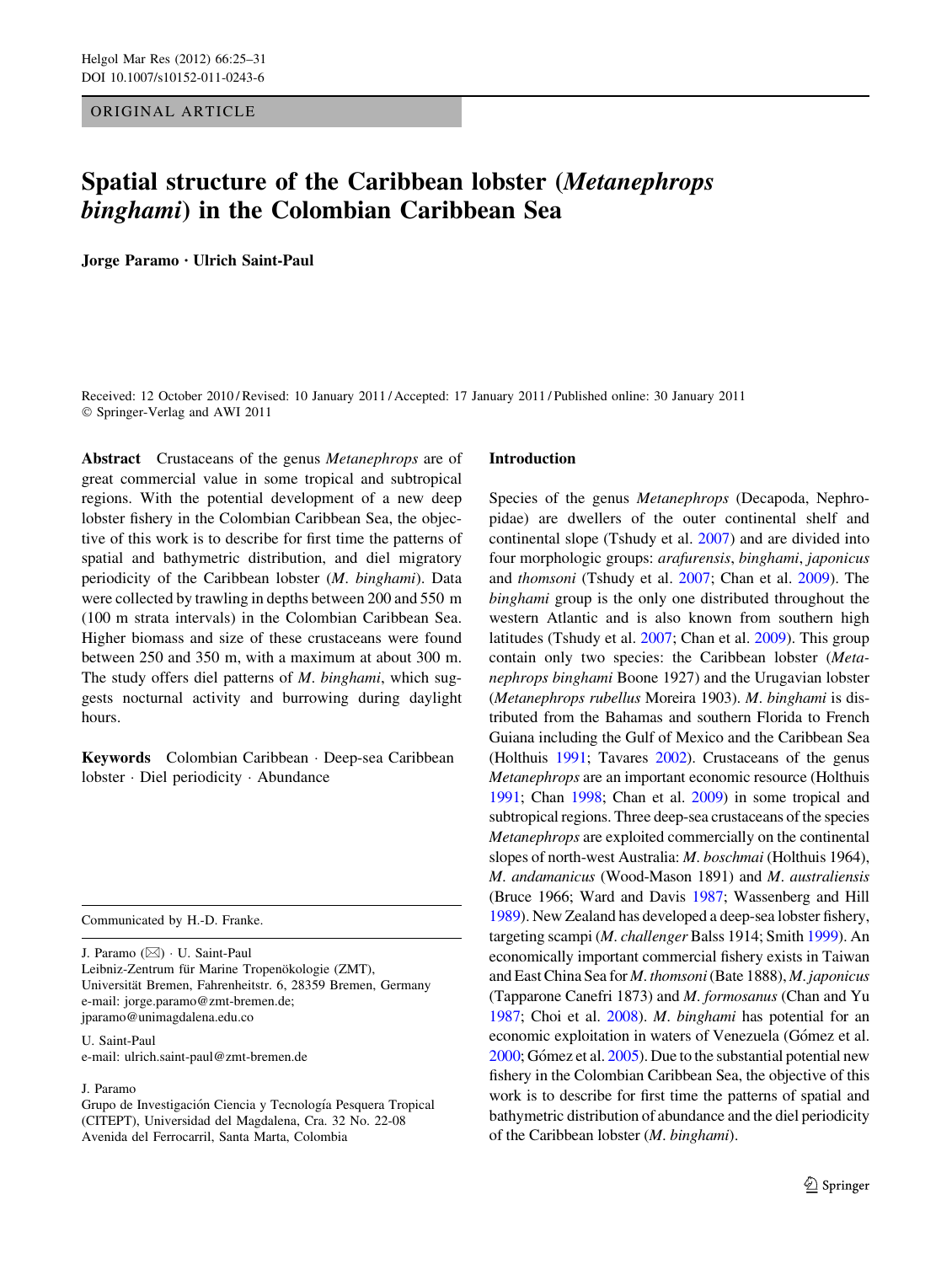#### Materials and methods

Samples were collected in the Colombian Caribbean Sea by trawling in water depths between 200 and 550 m (100 m depth strata sampled at 24 h intervals). Two experimental trawl surveys were carried out in November 2009 (south zone) and in December 2009 (north zone; Fig. 1). The sample period corresponds to the dry season when the high-pressure system forces strong and constant westward trade winds, and the northern zone is affected by the Caribbean current and the upwelling of deep waters (Paramo et al. [2003](#page-6-0)). Samples were collected by the commercial shrimp trawler ''Tee Claude'' using a trawl with a cod-end mesh size of 44.5 mm from knot to knot, on a grid of 87 stations, with at least two hauls per 100 m depth stratum. We were unable to collect samples between Cartagena and the Magdalena River because of irregular depths. Appropriate trawl locations were identified using a commercial echosounder FURUNO FCV 1150 with a transducer frequency of 28 kHz. The haul duration was 30 min, and the distance travelled by the net was estimated by means of a GPS Garmin MAP 76CSx. The swept area was estimated from the spread of the net (11.58 m) and the speed of the vessel (average 2.5 knots; Gunderson [1993](#page-5-0); King [2007](#page-6-0)), and biomass of the Caribbean lobster was estimated in  $kg \text{ km}^{-2}$ .

The total weight, sex and number of individuals per species from each station were recorded. All the specimens were weighed to the nearest 0.1 g, and the carapace length (CL) was measured to the nearest 0.1 mm using callipers from the posterior edge of the eye socket to the middle hind margin of the carapace. The frequency data of CL by sex and by strata of depth of Metanephrops binghami were analysed as a mixture of probability density functions (pdf), whose modes depend upon a combination of the distances between means, the magnitudes of the variances, the proportion of the individual



Fig. 1 Study area in the Colombian Caribbean Sea. Circles indicate the sampled stations

numbers in each mode and the overall sample size. The quasi-Newton algorithm was used to fit the frequency of data per individual to obtain the means, using the software MIX (Mixture analysis). The statistical method used to fit the mixture distribution to the data is maximum-likelihood estimation for grouped data (MacDonald and Pitcher [1979](#page-6-0)). Oneway ANOVA was used to test for significant differences between sexes of each measurement, once the assumptions of normality and homogeneity of variance were achieved following log-transformation of the data. We used the Student's  $t$ test for differences between means of CL by depth strata for both females and males (Gotelli and Ellison [2004;](#page-5-0) Manly [2004\)](#page-6-0). Ovary staging was based on the colour of the ovary (adapted from Mente et al. [2009\)](#page-6-0): stage 1, white-immature; stage 2, opaque-in development; stage 3, yellow-maturing; stage 4, green-mature; stage 5, ovigerous female carrying eggs on its pleopods. For the estimation of the maturity at length, we considered stages I and II as immature and stages III, IV and V as mature. Size at sexual maturity  $(l_{50\%})$  was modelled by fitting the logistic function of a mature specimen proportion with 2 mm of size interval of CL. The curve was fitted by applying the maximum likelihood and uncertainty by Monte Carlo resampling (Manly [2006\)](#page-6-0) to obtain the estimated parameters and the confidence intervals (C.I.; Roa et al. [1999\)](#page-6-0).

$$
P(l) = \frac{1}{1 + \exp(a + b * CL)}
$$

where  $P(1)$  is the mature female proportion,  $a$  and  $b$  are the parameters estimated by resampling and CL the carapace length. The size at 50% maturity is  $CL_{50\%} = -(a/b)$  (King [2007](#page-6-0)).

Geostatistical analyses (Cressie [1993;](#page-5-0) Petitgas [1993](#page-6-0); Rivoirard et al. [2000\)](#page-6-0) were used to describe the spatial structure of the Caribbean lobster distribution. The experimental variogram is defined as the variance of difference between values that are h units apart.

$$
\hat{\gamma}(h) = \frac{1}{2N(h)} \sum_{i=1}^{N(h)} [z(x_i) - z(x_i + h)]^2
$$

where  $\hat{\gamma}(h)$  is semivariance, h is a vector of distance and direction, and  $N(h)$  is the number of pairs of observations at distance h and given direction,  $z(x_i)$  is the density of M. binghami for the ith data point. In order to evaluate the anisotropic processes, experimental directional variograms were calculated for raw data  $(0^{\circ}, 45^{\circ}, 90^{\circ})$  and  $135^{\circ}$ ). Finally, ordinary point kriging was used to map the spatial distribution, to estimate the mean density, the variance of the mean density and the biomass (Isaaks and Srivastava [1989](#page-6-0); Petitgas and Prampart [1995](#page-6-0); Rivoirard et al. [2000](#page-6-0)).

Generalized Additive Modelling (GAM; Hastie and Tibshirani [1990\)](#page-6-0) was used to analyse the depth preferences and diel periodicity in abundance of M. Binghami. An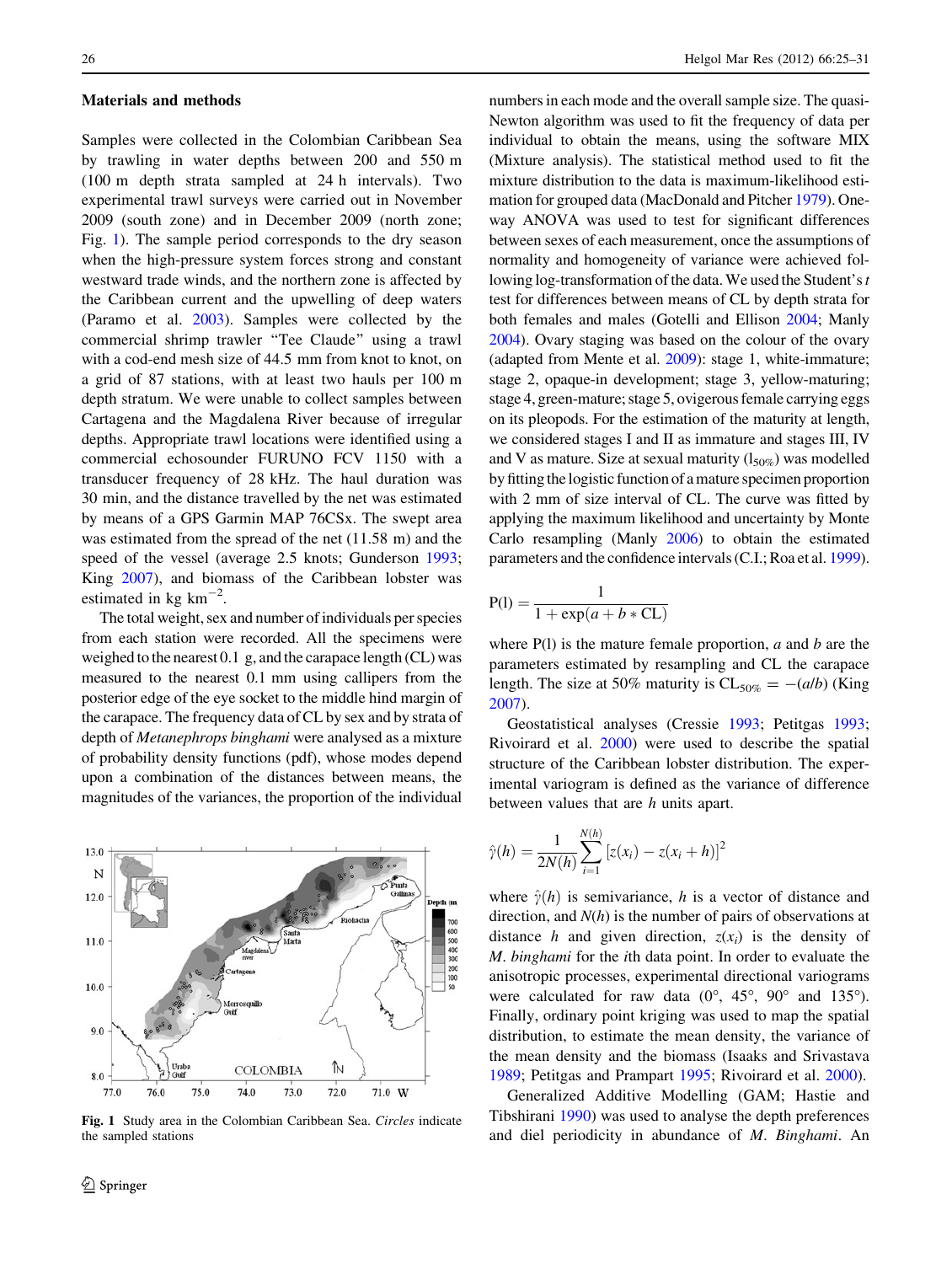additive model is an extension of linear models, but allows linear functions of predictors (depth and hour) to be replaced by smoothing functions (Agenbag et al. [2003](#page-5-0)):

$$
y = \alpha + \sum_{i=1}^{n} f_i(X_i) + \varepsilon
$$

where y is the response,  $X_i$  is the predictor,  $\alpha$  is a constant and  $\varepsilon$  is the error. The  $f_i$  is estimated using smoothers. We used spline (s) smoothing with a Gaussian family to estimate the nonparametric functions. The probability level of the nonlinear contribution of the nonparametric terms was made with the significance value  $(P)$  for judging the goodness of fit (Burnham and Anderson [2002](#page-5-0)).

# **Results**

The size of *M. binghami* females ranged between 15.5 and 55.3 mm CL (mean 33.6 mm,  $\pm$ 7.2) and for males between 17.0 and 56.3 mm CL (mean 34.8 mm,  $\pm 8.9$ ). Statistically significant differences between the sexes were not found (Fig. 2), revealing size homogeneity for both sexes ( $P = 0.12$ ). The entire length frequency distribution



Fig. 2 Length frequency distributions of Metanephrops binghami of cephalothorax length (CL)

of M. binghami CL was characterized by two modes for female and three for male (Table 1). For females, the first mode represented 20% (mean  $22.3 \pm 4.4$  mm CL) and the second one the 80% (mean 35.9  $\pm$  4.3 mm CL). For males, three modes were observed: the first (mean  $20.8 \pm 2.2$  mm CL) and third  $(45.9 \pm 1.4 \text{ mm} \text{ CL})$  with 20% and the second represented 80% (mean  $34.2 \pm 7.2$  mm CL).

The size structure for the female *M. binghami* showed a small increase in CL associated with depth, with a two modal trend for all depth strata (Fig. [3](#page-3-0); Table 1). The male M. binghami had three modal for the 200–300 m strata and one-modal structure for the 300–400 m strata, also an increasing CL with depth. The three modes of the males in the second strata seem to mix in the third strata. The largest numbers were found in the 200–300 and 300–400 m strata (Table 1). Low numbers of individuals caught in the strata 100–200 and 400–500 m prevented their inclusion in the test for significant differences of CL by depth strata. However, the mean CL of female and male of M. binghami did not differ significantly between 200–300 and 300–400 m strata ( $P = 0.58$ ).

Of the 336 females analysed to determine different maturity stages, 31.25% were immature and 68.75% mature. The size at 50% maturity  $(l_{50\%})$  in females (Fig. [4\)](#page-3-0) was 30.55 mm CL (95% C.I. lower = 30.53, C.I. upper = 30.58), the parameters  $a = 16.35$  (C.I. lower = 16.34, C.I. upper = 16.50) and  $b = -0.54$  (C.I. lower = -0.54, C.I. upper  $= -0.54$ .

The unidirectional variograms showed similarities in their modelling of spatial characteristics for M. binghami (Fig. [5a](#page-3-0)). This absence of geometric anisotropy can be demonstrated with the ratio between the maximum and minimum values of the spatial autocorrelation range in the unidirectional variograms, which was less than 2 (Table [2](#page-3-0)). This means that the spatial structure of M. binghami aggregation has the same size in all directions of spatial autocorrelation. Therefore, the spatial structure of Caribbean lobster biomass (kg  $km^{-2}$ ) was studied using an

Table 1 Frequency distribution parameters (proportions of participation, means and standard deviations) for each mode of the histograms of CL of M. binghami by sex and strata

| Strata $(m)$ | Sex | Proportions    |     |     | Means |         |                          | Standard deviations |            |            |
|--------------|-----|----------------|-----|-----|-------|---------|--------------------------|---------------------|------------|------------|
|              |     | p <sub>I</sub> | p2  | p3  | $\mu$ | $\mu$ 2 | $\mu$ 3                  | $\sigma$ l          | $\sigma$ 2 | $\sigma$ 3 |
| All          | F   | 0.2            | 0.8 | -   | 22.3  | 35.9    |                          | 4.4                 | 4.3        | -          |
| All          | M   | 0.1            | 0.8 | 0.1 | 20.8  | 34.2    | 45.9                     | 2.2                 | 7.2        | 1.4        |
| 200-300      | F   | 0.2            | 0.8 | -   | 20.2  | 35.6    | -                        | 4.0                 | 3.9        |            |
| 300-400      | F   | 0.6            | 0.4 | -   | 28.1  | 38.0    | -                        | 6.3                 | 3.1        |            |
| $200 - 300$  | M   | 0.2            | 0.6 | 0.2 | 20.9  | 33.0    | 46.3                     | 3.2                 | 4.8        | 2.0        |
| 300-400      | M   | 1.0            |     | -   | 33.9  | -       | $\overline{\phantom{0}}$ | 8.5                 | -          |            |

Mean and standard deviations are from normal pdf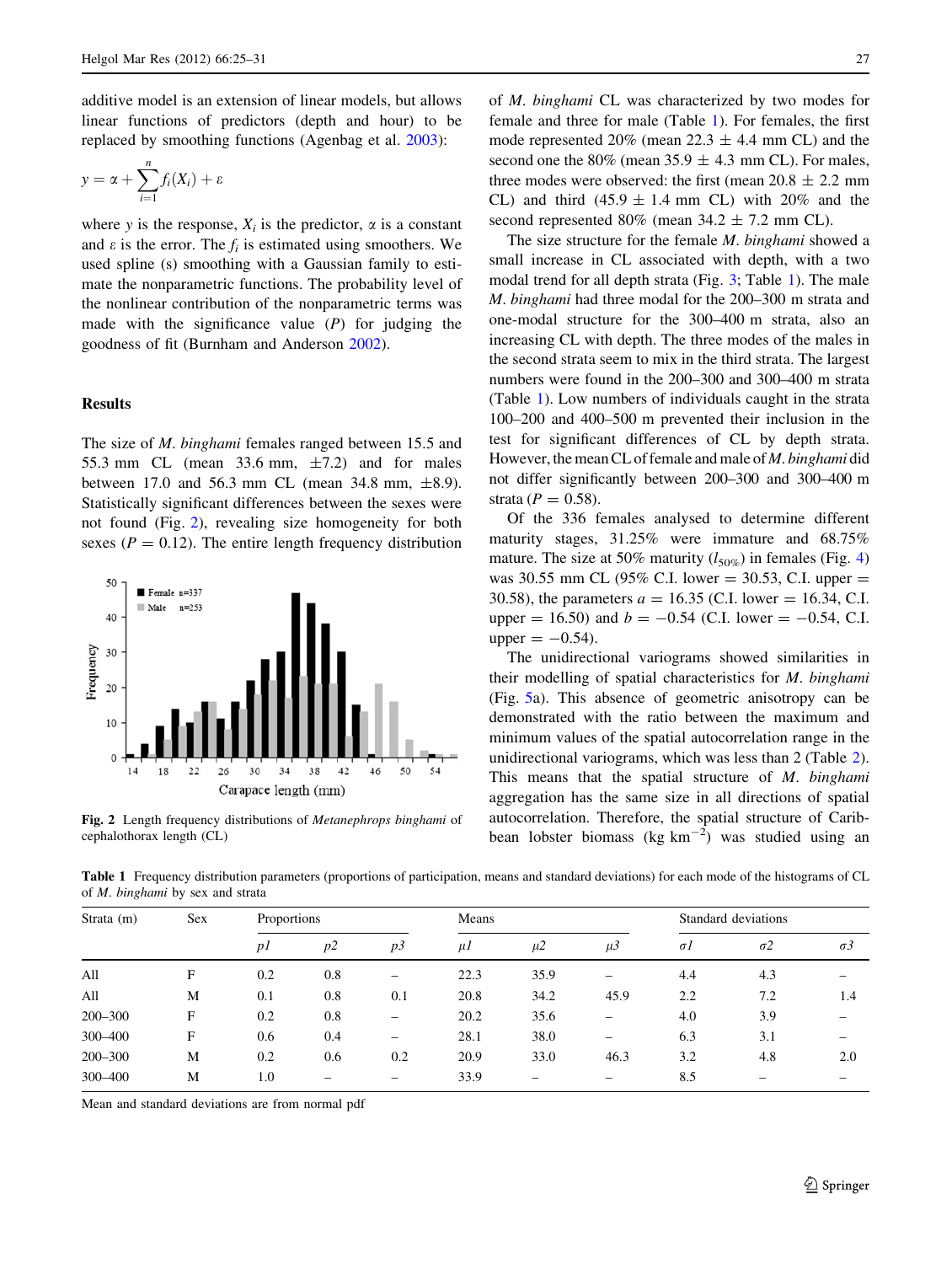<span id="page-3-0"></span>Fig. 3 Length frequency distribution of carapace length (CL) by sex and depth strata for M. binghami





Fig. 4 Size at 50% sexual maturity for females of M. binghami



Fig. 5 Directional experimental (a) and omnidirectional (b) variograms showing an isotropic process in abundance of Metanephrops binghami in Colombian Caribbean Sea

Table 2 Analysis of anisotropy, spherical variogram model fitted to the directional empirical variogram and omnidirectional spherical model of variogram for Metanephrops binghami

| Parameter          | $0^{\circ}$ | $45^{\circ}$ | $90^{\circ}$ | $135^\circ$ | Isotropic |
|--------------------|-------------|--------------|--------------|-------------|-----------|
| Nugget             | 239.2       | 0.0          | 0.0          | 39.4        | 0.0       |
| Nugget $(\%$ sill) | 17.1        | 0.0          | 0.0          | 3.0         | 0.0       |
| Sill               | 1,156.3     | 1.271.3      | 1,146.0      | 1,257.6     | 1.410.9   |
| Range              | 34.0        | 27.0         | 22.6         | 28.5        | 25.7      |
| Ratio              | 1.0         | 1.3          | 1.5          | 1.2         |           |

experimental isotropic variogram (Fig. 5b). The fitted spherical variograms showed a nonresolved structure for the sampling design that considered 0.0% of total variance (nugget as percentage of sill; Table 2). The autocorrelation range of the Caribbean lobster was 25.7 km, i.e. the diameter of M. binghami aggregation of high-density patches (Table 2). The higher biomass values were distributed in two well-defined spatial patches in the northern zone of the Colombian Caribbean Sea. The bulk of the biomass was distributed between Riohacha and off Punta Gallinas (mean density = 30.96 kg km<sup>-2</sup>; biomass = 445,945 kg; CV = 13.48). In the southern zone, this species revealed high abundances between Cartagena and off the Morrosquillo gulf (mean density = 20.40 kg  $km^{-2}$ ; biomass = 234,840 kg;  $CV = 20.46$ ; Fig. [6\)](#page-4-0). The estimated mean density and biomass for the combined study area was  $26.40 \text{ kg km}^{-2}$  and 684,785 kg ( $CV = 15.81$ ), respectively.

The nonlinear contribution of the nonparametric terms was significant ( $P = 0.00$ ) in explaining the variability of depth preferences and diel periodicity in abundance of M. binghami. The relationship between the biomass of *M. binghami* and depth  $(R^2 = 0.41)$  shows that this species was distributed between 110 and 440 m, but higher biomass was found between 250 and 350 m (Fig. [7](#page-4-0)).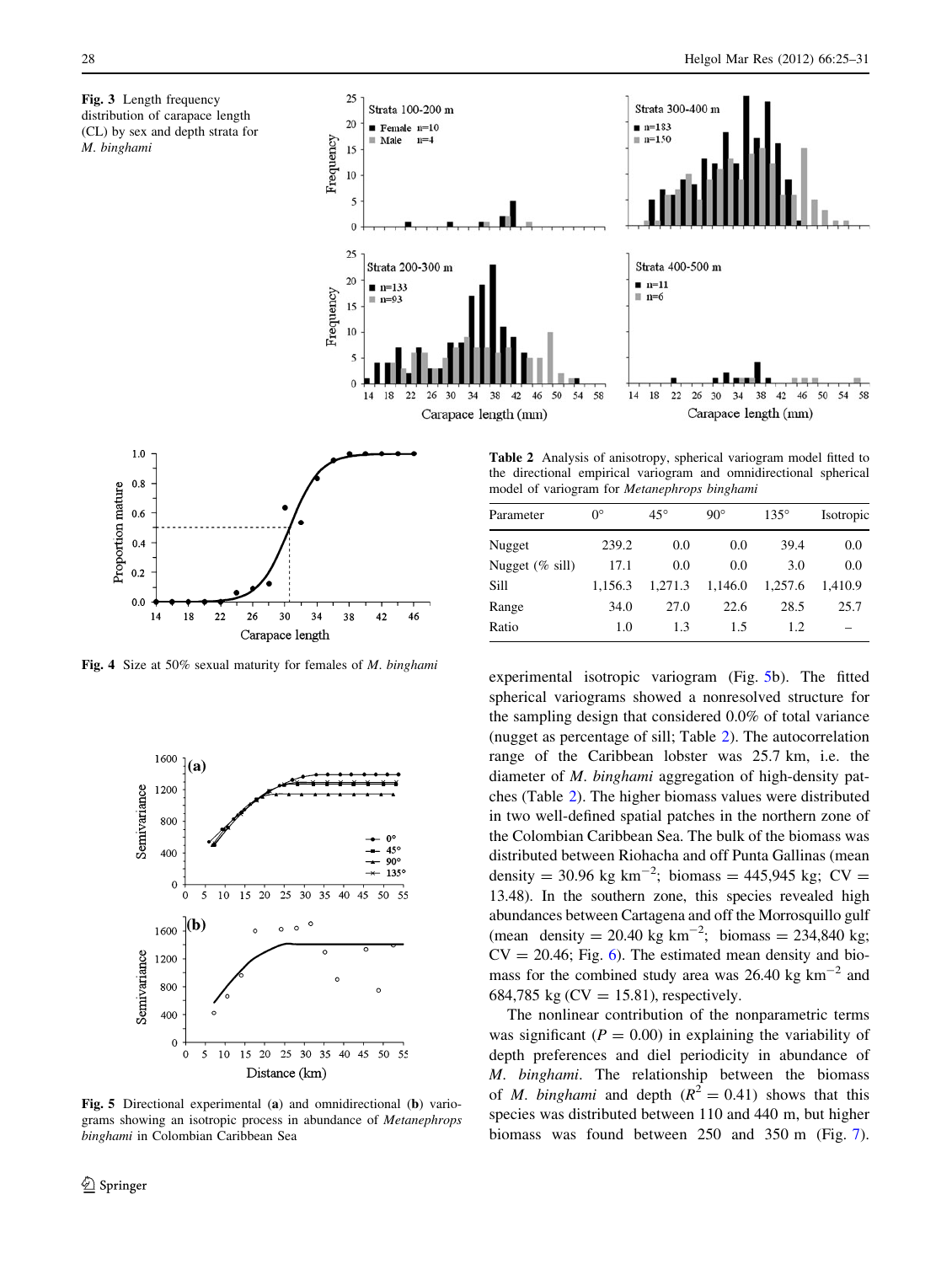<span id="page-4-0"></span>

Fig. 6 Spatial distribution of Metanephrops binghami abundances  $(kg km)$  $^{2}$ ) as the reproduction of a spatially stochastic process by kriging

M. binghami showed a marked diel pattern in the catches  $(R^{2} = 0.28)$ , with high values of biomass found in the nocturne trawls, increasing after 18:00 with highest values from 0:00 to 4:00 and lowest values during daylight hours.

# Discussion

The Colombian Caribbean Sea is influenced by the northeast trade winds, causing the surface currents flowing in west and south-west directions almost parallel to the coast. These trade winds are responsible of upwelling in the northern zone of the study area, which increases the productivity in the Guajira coast (Andrade et al. [2003](#page-5-0); Paramo et al. [2003](#page-6-0), [2009](#page-6-0)). In fact, the highest biomass of M. binghami was found in the northern zone of the Colombian Caribbean Sea, where the local oceanography is modulated by the seasonal upwelling with high productivity (Paramo et al. [2003,](#page-6-0) [2009\)](#page-6-0). Studying the spatial distribution of populations is of great importance for ecological studies, because in the nature most of marine organisms are not distributed at random, rather, they are forming patches, gradients or other types of spatial structures (Rivoirard et al. [2000;](#page-6-0) Legendre and Fortin [1989](#page-6-0); Legendre [1993;](#page-6-0) Legendre and Legendre [1998;](#page-6-0) Paramo and Roa [2003\)](#page-6-0). Also, successful fisheries management in new fisheries require the knowledge of population abundance, the spatial distribution, and size structure (Rivoirard et al. [2000](#page-6-0)), since failure to recognize spatial complexity of fisheries has resulted in stock collapses (Hilborn and Walters [2003](#page-6-0); Katsanevakis and Maravelias [2009](#page-6-0)). Additionally, deep-sea crustaceans have a patchy distribution (D'Onghia et al. [1998](#page-5-0); Maynou et al. [1998;](#page-6-0) Belcari et al. [2003](#page-5-0)), which justifies the importance of using geostatistics methods to address the spatial distribution structure and calculate the biomass more precisely (Paramo and Roa [2003](#page-6-0)).

Metanephrops binghami is found between 230 and 700 m, although is most abundant between 300 and 500 m in the sand and mud bottoms (Tavares [2002\)](#page-6-0); however, our results show higher biomass and size are found between 250 and 350 m, with a maximum at about 300 m, which suggests that this species prefers a narrow depth strata. The biomass obtained in this study  $(26.40 \text{ kg km}^{-2})$  was higher than similar Nephopidae species (Nephrops norvegicus) on the Catalan Sea  $(18.87 \text{ kg km}^{-2})$ ; Maynou et al. [1998](#page-6-0)), which gives support to the proposed development of a new fishery in the Colombian Caribbean Sea. The higher biomass of M. binghami in the Colombian Caribbean Sea by depth strata is according to high aggregations of  $M$ . boschmai (250–350 m) in Australian waters, but M. andamanicus (350–400 m) and M. australiensis (430–470 m) were more deeper (Ward and Davis [1987](#page-6-0)). However, the Norway lobster (N. norvegicus) is distributed between 200 and 500 m (Maynou et al.  $1998$ ; Abelló et al.  $2002$ ), but the highest yields take place at the 500 m stratum (Fonseca et al.  $2007$ ). The size of *M*. *binghami* in this study is similar to other Nephropidae species (Nephrops norvegicus) caught in Portuguese waters, ranging from 18 to 59 mm CL (Fonseca et al. [2007\)](#page-5-0) and in the Catalan Sea (Spain, northwest Mediterranean), ranging from 12 to 58 mm CL (Maynou et al. [1998](#page-6-0)), but smaller than reported of Nephrops andamicus in South Africa, ranging from 47 to 55 mm CL (Berry [1969](#page-5-0)). Moreover, the fecundity for females of M. binghami in Venezuela range between 102 and 781 eggs (mean 326) in the size range of 29–52 mm

Fig. 7 Modelling of functional relationships between biomass with depth preferences and diel periodicity in catches

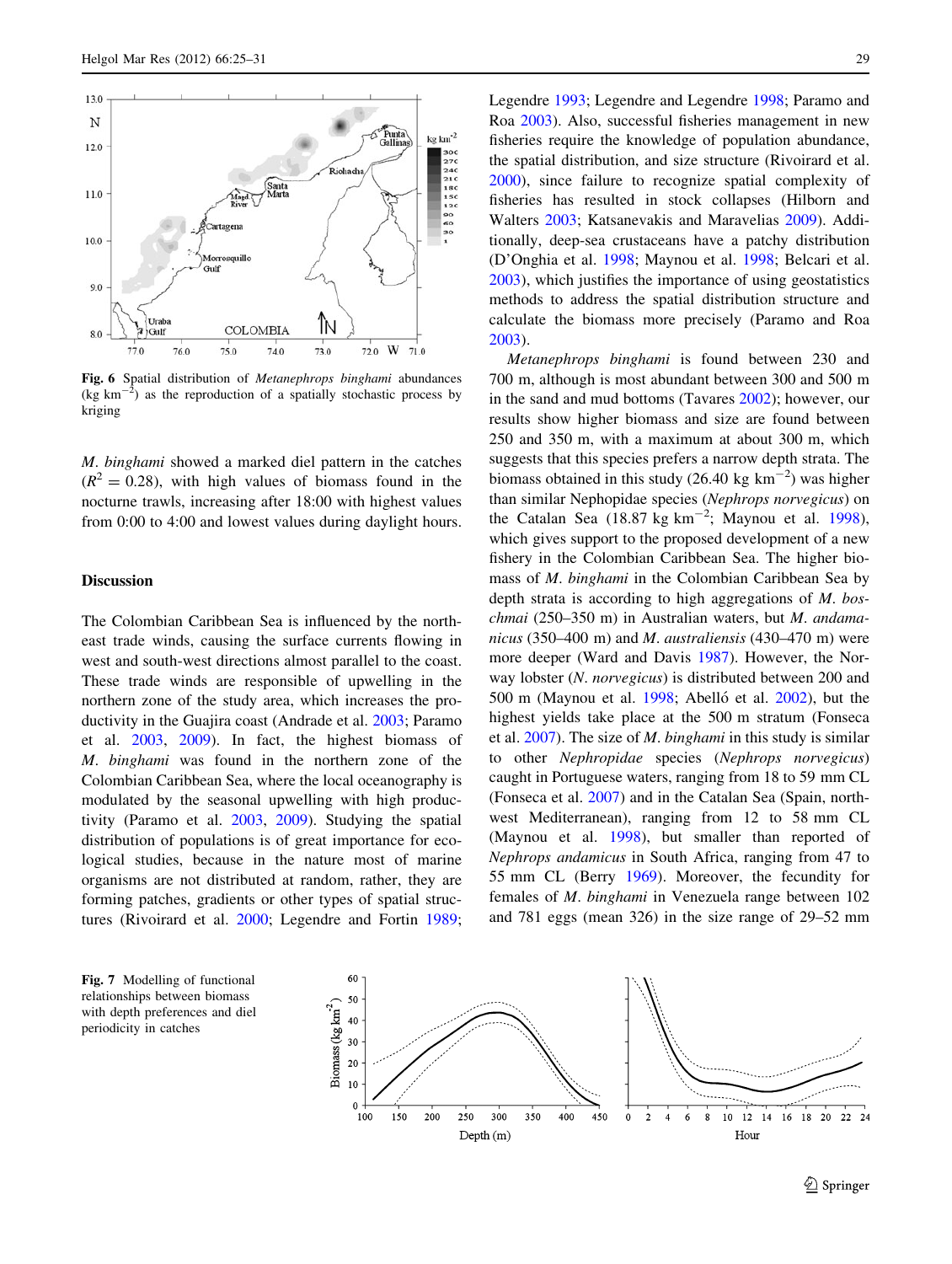<span id="page-5-0"></span>CL (Gómez et al.  $2000$ ,  $2005$ ), which agree with our results (30.55 mm CL for females) in the Colombian Caribbean Sea. The great proportions of large-sized individuals of M. binghami in our study reflect the unexploited populations in the study area.

Lobsters are described as nocturnal (Golet et al. 2006), remaining in shelters during daylight hours, which allows for protection from predators, and emerging from their burrows in the evening. Indeed, it is known that species of genus Metanephrops live in borrows (Tavares [2002](#page-6-0)). Ward and Davis ([1987\)](#page-6-0) showed that deep water benthic crustaceans have a marked diel periodicity with higher abundances of Metanephrops australiensis in nocturnal catches. The Norway lobster (Nephrops norvegicus) shows diel activity patterns at dawn and dusk when it leaves the burrows; the catches were higher at these times and were conversely sparse during the day (Trenkel et al. [2008](#page-6-0)). Aguzzi and Bahamon (2009) describe this behavioural rhythm as endobenthic, in which burrowers and buries show phases of emergence from the substrate and retraction in it. The animals rest when light increases and feed at darkness (Aguzzi and Company 2010). These patterns of diel periodicity agree with our results for *M. binghami* which also showed a nocturnal behaviour most likely for feeding and a burying behaviour during daylight, as the largest catches were taken during nocturnal trawls. This study is the first to provide evidence of diel patterns for M. binghami. Therefore, fishers can adapt their fishing strategy to the diel behaviour of this species. Holthuis [\(1991\)](#page-6-0) reported on the big size and potential commercial importance of the species Metanephros. Nevertheless, according to our results, more scientific biological research is needed to understand the life cycle parameters of M. binghami, such as growth, reproduction size, recruitment, mortality, areas and season of spawning, nursery areas, and associate biodiversity before the initiation of a new commercial fishery. This information will aid in developing appropriate strategies to initiate, manage and sustain a new commercial fishery, while taking into account protection and conservation of the existing ecosystem.

Acknowledgments This work is a contribution of the Leibniz-Zentrum für Marine Tropenökologie (ZMT), Germany and Research group Ciencia y Tecnología Pesquera Tropical (CITEPT) Universidad del Magdalena (Colombia). Writing of the manuscript was supported by the ALECOL-DAAD Ph.D. Scholarship, Universität Bremen, Germany. We thank Dr. Marc Taylor (AWI – Alfred Wegener Institut für Polar und Meeresforschung) and Dr. Alejandro Espinoza (ZMT) for helpful and insightful comments on the manuscript. Two anonymous referees provided helpful comments on the manuscript. We also thank the crew of vessel "Tee Claude" and Captain José Guillem and members of research group CITEPT that participated in the laboratory and research surveys. The work was sponsored by COLCIENCIAS grant number 117-452-21288, Universidad del Magdalena and the Instituto Colombiano de Desarrollo Rural (INCODER) through Subgerencia de Pesca y Acuicultura.

# References

- Abelló P, Abella A, Adamidou A, Jukic-Peladic S, Maiorano P, Spedicato MT (2002) Geographical patterns in abundance and population structure of Nephrops norvegicus and Parapenaeus longirostris (Crustacea: Decapoda) along the European Mediterranean coasts. Sci Mar 66(2):125–141
- Agenbag JJ, Richardson AJ, Demarcq H, Fréon P, Weeks S, Shillington FA (2003) Estimating environmental preferences of South African pelagic fish species using catch size and remote sensing data. Prog Ocean 59:275–300
- Aguzzi J, Bahamon N (2009) Modelled day-night biases in decapods assessment by bottom trawling survey. Fish Res 100:274–280
- Aguzzi J, Company JB (2010) Chronobiology of deep water continental margin decapods. Adv Mar Biol 58:155–225
- Andrade CA, Barton ED, Mooers CHNK (2003) Evidence for an eastward flow along the Central and South American Caribbean Coast. J Geoph Res 108:1–11
- Belcari P, Viva C, Mori M, de Ranieri S (2003) Fishery and biology of Aristaeomorpha foliacea (Risso, 1827) (Crustacea: Decapoda) in the Northern Tyrrenian Sea (western Mediterranean). J Northw Atlant Fish Sci 31:195–204
- Berry PF (1969) The biology of Nephrops andamicus Wood-Mason (Decapoda, Reptantia). Investigational Report No. 22. Oceanographic Research Institute, Durban
- Burnham KP, Anderson DR (2002) Model selection and multimodel inference: a practical information-theoretic approach. Springer-Verlag, New York
- Chan TY (1998) Shrimps and prawns. In: Carpenter KE, Niem VH (eds) Species identification guide for fisheries purposes. The living marine resources of the Western Central Pacific. FAO, Rome, pp 851–971
- Chan TY, Yu HP (1987) Metanephrops formosanus sp. Nov., a new species of lobster (Decapoda, Nephropidae) from Taiwan. Crustaceana 52(2):172–186
- Chan TY, Ho KC, Li CP, Chu KH (2009) Origin and diversification of clawed lobster genus Metanephrops (Crustacea: Decapoda: Nephropidae). Mol Phyl Evol 50:411–422
- Choi JH, Kim JN, Kim MH, Chang DS, Yoo JT, Kim JK (2008) Population biology and feeding habitats of the nephropid lobster Metanephrops thomsoni (Bate 1888) in the East China Sea. J Env Biol 29(4):453–456
- Cressie NAC (1993) Statistics for spatial data. Wiley, New York
- D'Onghia G, Tursi A, Maiorano P, Panza M (1998) Distribution, biology, and population dynamics of Aristaeomorpha foliacea (Risso, 1827) (Decapoda, Natantia, Aristeidae) in the north-western Ionian Sea (Mediterranean Sea). Crustaceana 71:518–544
- Fonseca P, Campos A, Millar RB (2007) Codend selection in the deep-water crustacean trawl fishery in Portuguese southern waters. Fish Res 85:49–60
- Golet WJ, Scopel DA, Cooper AB, Watsin WH III (2006) Daily patterns of locomotion expressed by American lobsters (Homarus americanus) in their natural habitat. J Crust Biol 26(4): 610–620
- Gómez G, Guzmán R, Marcano L (2000) Contribución al conocimiento de la Cigala del Caribe, Metanephrops binghami, en aguas de Venezuela: aspectos biométricos y fecundidad. Zoo Trop 18(1):107–118
- Gómez G, Marcano L, Guzmán R, Ramírez T (2005) Aspectos biométricos y reproductivos de la Cigala, Metanephrops binghami, en aguas de Venezuela. Proc Gulf Car Fish Inst 47:537–547
- Gotelli NJ, Ellison AM (2004) A primer of ecological statistics. Sinauer Associates, Massachusetts
- Gunderson DR (1993) Surveys of fisheries resources. Wiley, New York